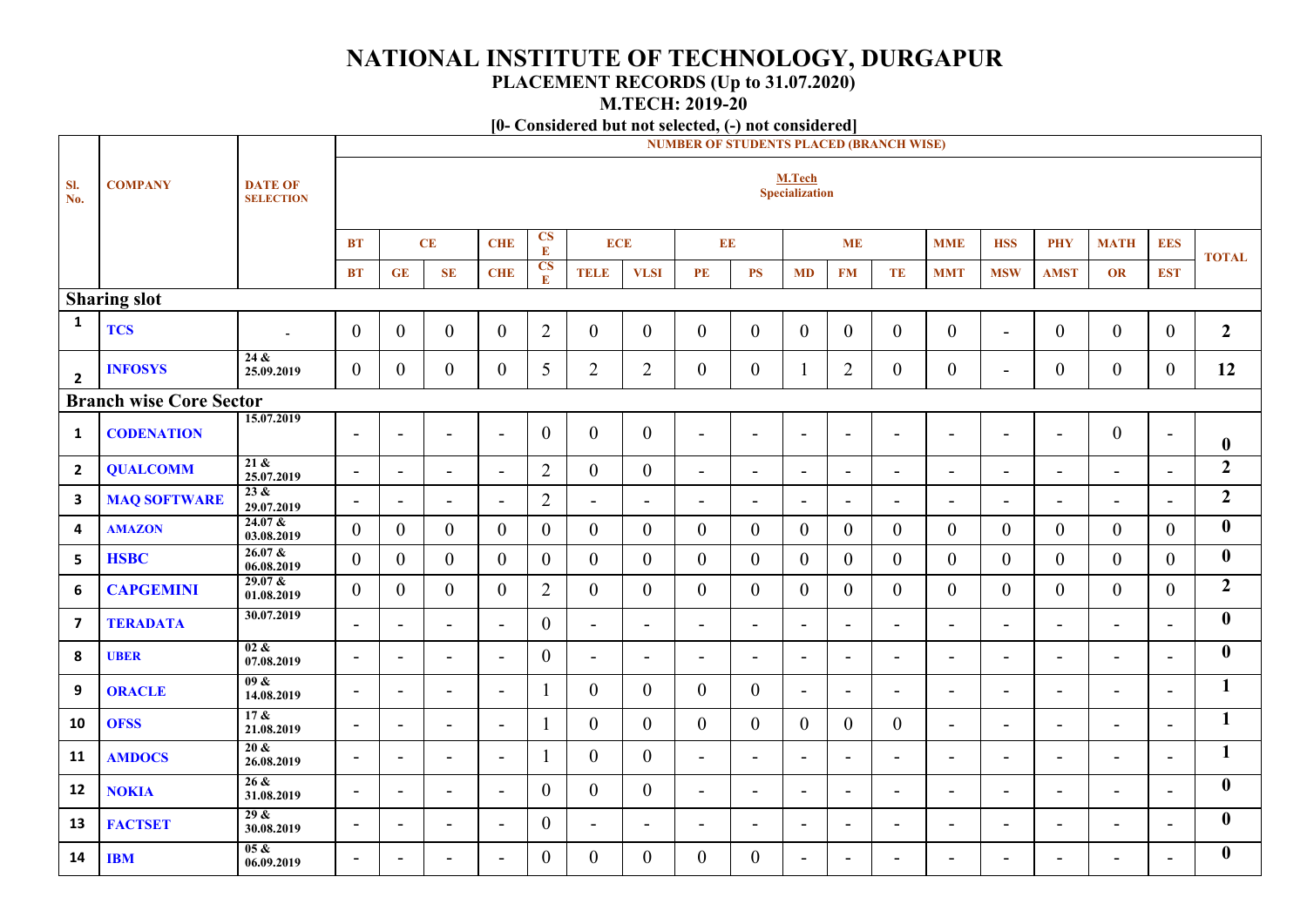|            |                                      |                                    |                          | <b>NUMBER OF STUDENTS PLACED (BRANCH WISE)</b> |                          |                          |                          |                |                          |                          |                          |                |                |                          |                          |                          |                          |                          |                          |                |
|------------|--------------------------------------|------------------------------------|--------------------------|------------------------------------------------|--------------------------|--------------------------|--------------------------|----------------|--------------------------|--------------------------|--------------------------|----------------|----------------|--------------------------|--------------------------|--------------------------|--------------------------|--------------------------|--------------------------|----------------|
| SI.<br>No. | <b>COMPANY</b>                       | <b>DATE OF</b><br><b>SELECTION</b> |                          | M.Tech<br>Specialization                       |                          |                          |                          |                |                          |                          |                          |                |                |                          |                          |                          |                          |                          |                          |                |
|            |                                      |                                    | <b>BT</b>                |                                                | CE                       | <b>CHE</b>               | <b>CSE</b>               | <b>ECE</b>     |                          | EE                       |                          |                | <b>ME</b>      |                          | <b>MME</b>               | <b>HSS</b>               | <b>PHY</b>               | <b>MATH</b>              | <b>EES</b>               |                |
|            |                                      |                                    | <b>BT</b>                | <b>GE</b>                                      | <b>SE</b>                | <b>CHE</b>               | <b>CSE</b>               | <b>TELE</b>    | <b>VLSI</b>              | PE                       | <b>PS</b>                | <b>MD</b>      | <b>FM</b>      | TE                       | <b>MMT</b>               | <b>MSW</b>               | <b>AMST</b>              | <b>OR</b>                | <b>EST</b>               | <b>TOTAL</b>   |
| 15         | L&T<br><b>CONSTRUCTION</b>           | 10.09 &<br>24.10.2019              | $\overline{\phantom{0}}$ | $\mathbf{0}$                                   | $\mathbf{0}$             | $\overline{a}$           | $\overline{\phantom{a}}$ | $\overline{a}$ | $\overline{a}$           | $\overline{0}$           | $\overline{0}$           | $\overline{0}$ | $\overline{0}$ | $\mathbf{0}$             | $\blacksquare$           | $\blacksquare$           | $\overline{a}$           |                          | $\overline{0}$           | $\mathbf{0}$   |
| 16         | <b>NOVARTIS</b>                      | 13 &<br>21.09.2019                 | $\overline{0}$           | $\theta$                                       | $\overline{0}$           | $\overline{0}$           | $\mathbf{0}$             | $\overline{0}$ | $\overline{0}$           | $\overline{0}$           | $\overline{0}$           | $\overline{0}$ | $\overline{0}$ | $\boldsymbol{0}$         | $\boldsymbol{0}$         | $\overline{\phantom{0}}$ | $\mathbf{0}$             | $\overline{0}$           | $\overline{0}$           | $\bf{0}$       |
| 17         | <b>INFOSYS(PP)</b>                   | 14.09.2019                         | $\blacksquare$           | $\blacksquare$                                 | $\blacksquare$           | $\blacksquare$           | $\mathbf{0}$             | $\overline{0}$ | $\boldsymbol{0}$         | $\blacksquare$           | $\blacksquare$           | $\blacksquare$ | $\blacksquare$ | $\overline{\phantom{a}}$ | $\blacksquare$           | $\blacksquare$           | $\blacksquare$           | $\blacksquare$           | $\blacksquare$           | $\bf{0}$       |
| 18         | <b>PWC</b>                           | 16 &<br>17.09.2019                 | $\blacksquare$           | $\blacksquare$                                 | $\blacksquare$           | $\overline{\phantom{0}}$ | $\overline{2}$           | $\overline{0}$ | $\mathbf{0}$             | $\overline{0}$           | $\overline{0}$           | $\overline{0}$ | $\overline{0}$ | $\overline{0}$           | $\blacksquare$           | ÷.                       | $\blacksquare$           | $\overline{a}$           |                          | $\overline{2}$ |
| 19         | <b>HUAWEI</b><br><b>TECHNOLOGIES</b> | 14 &<br>23.10.2019                 | $\overline{\phantom{a}}$ | $\overline{\phantom{a}}$                       | $\overline{\phantom{a}}$ | $\overline{\phantom{a}}$ | $\overline{2}$           | $\overline{0}$ | $\overline{0}$           | $\blacksquare$           | $\blacksquare$           | $\blacksquare$ | $\blacksquare$ | $\overline{\phantom{a}}$ | $\overline{\phantom{a}}$ | $\blacksquare$           | $\overline{\phantom{a}}$ | $\blacksquare$           | $\blacksquare$           | $\overline{2}$ |
| 20         | <b>SAMSUNG R&amp;D</b>               | 21.10.2019                         | $\overline{a}$           | $\blacksquare$                                 | $\blacksquare$           | $\overline{a}$           | $\boldsymbol{0}$         | $\overline{0}$ | $\mathbf{0}$             | $\blacksquare$           | $\blacksquare$           | $\blacksquare$ | $\blacksquare$ | $\blacksquare$           | $\blacksquare$           | $\sim$                   | $\blacksquare$           | $\blacksquare$           | $\blacksquare$           | $\mathbf{0}$   |
| 21         | <b>Info Objects</b>                  | 08.11 &<br>17.12.2019              | $\blacksquare$           | $\overline{\phantom{a}}$                       | $\blacksquare$           | $\overline{\phantom{a}}$ | $\mathbf{0}$             | $\blacksquare$ | $\blacksquare$           | $\blacksquare$           | $\overline{\phantom{a}}$ | $\blacksquare$ | $\blacksquare$ | $\blacksquare$           | $\overline{\phantom{a}}$ | $\blacksquare$           | $\blacksquare$           | $\overline{\phantom{a}}$ | $\blacksquare$           | $\mathbf{0}$   |
| 22         | <b>TCS</b>                           | $17.11 \&$<br>12.12.2019           | $\theta$                 | $\overline{0}$                                 | $\theta$                 | $\theta$                 | 1                        | $\theta$       | $\overline{0}$           | $\overline{0}$           | $\theta$                 | $\overline{0}$ | $\overline{0}$ | $\overline{0}$           | $\overline{0}$           | $\blacksquare$           | $\overline{0}$           | $\overline{0}$           | $\overline{0}$           | $\mathbf{1}$   |
| 23         | <b>TCE</b>                           | $22 \&$<br>23.11.2019              | $\blacksquare$           | $\overline{0}$                                 |                          | 3                        | $\mathbf{1}$             | $\blacksquare$ | $\blacksquare$           |                          | $\overline{2}$           | $\overline{0}$ | $\overline{0}$ | $\overline{0}$           | $\blacksquare$           | $\blacksquare$           | $\blacksquare$           | $\blacksquare$           | $\blacksquare$           | 8              |
| 24         | <b>PARUL</b><br><b>UNIVERSITY</b>    | 09.12.2019                         | $\overline{a}$           | $\blacksquare$                                 | $\overline{a}$           | $\overline{a}$           | $\overline{3}$           | $\blacksquare$ | $\overline{a}$           | $\overline{\phantom{0}}$ | $\blacksquare$           | $\overline{a}$ | $\blacksquare$ | $\overline{a}$           | $\blacksquare$           | $\blacksquare$           | $\overline{a}$           |                          | $\overline{a}$           | 3 <sup>1</sup> |
| 25         | <b>IRIS</b>                          | 13.12.2019                         |                          |                                                |                          | $\overline{\phantom{a}}$ | 3                        | $\blacksquare$ | $\overline{\phantom{a}}$ | $\overline{\phantom{a}}$ | $\overline{\phantom{a}}$ | $\blacksquare$ | $\blacksquare$ | $\blacksquare$           | $\blacksquare$           | $\overline{a}$           | $\overline{a}$           |                          | $\overline{\phantom{0}}$ | 3 <sup>1</sup> |
| 26         | <b>COGNIZANT</b>                     | 15 &<br>20.12.2019                 | $\blacksquare$           | $\blacksquare$                                 | $\blacksquare$           | $\blacksquare$           | $\mathbf{0}$             | $\overline{0}$ | $\overline{0}$           | $\overline{0}$           | $\theta$                 | $\overline{0}$ | $\overline{0}$ | $\overline{0}$           | $\blacksquare$           | $\overline{\phantom{0}}$ | $\overline{\phantom{a}}$ | $\blacksquare$           | $\blacksquare$           | $\mathbf{0}$   |
| 27         | <b>AAKASH</b><br><b>INSTITUTE</b>    | 16.11.2019                         | $\Omega$                 | $\theta$                                       | $\theta$                 | $\Omega$                 | $\theta$                 | $\theta$       | $\mathbf{0}$             | $\overline{0}$           | $\theta$                 | $\theta$       | $\overline{0}$ | $\mathbf{0}$             | $\theta$                 | $\blacksquare$           | $\theta$                 | $\theta$                 | $\Omega$                 | $\bf{0}$       |
| 28         | <b>TATAIQ</b>                        | 09.01.2020                         | $\theta$                 | $\overline{0}$                                 | $\overline{0}$           | $\mathbf{0}$             | $\overline{0}$           | $\overline{0}$ | $\overline{0}$           | $\overline{0}$           | $\overline{0}$           | $\overline{0}$ | $\overline{0}$ | $\overline{0}$           | $\boldsymbol{0}$         | ÷.                       | $\mathbf{0}$             | $\overline{0}$           | $\overline{0}$           | $\overline{0}$ |
| 29         | <b>4IITEENS</b>                      | 25.01.2020                         | $\theta$                 | $\blacksquare$                                 | $\blacksquare$           | $\theta$                 | $\mathbf{0}$             | $\overline{0}$ | $\mathbf{0}$             | 1                        | $\overline{0}$           | $\overline{0}$ | $\overline{0}$ | $\mathbf{0}$             | $\blacksquare$           | $\blacksquare$           | $\overline{\phantom{0}}$ | $\overline{0}$           | $\blacksquare$           | 1              |
| 30         | <b>AZIM PREMJI</b>                   | 28 &<br>29.01.2020                 | $\theta$                 | $\overline{0}$                                 | $\overline{0}$           | $\theta$                 | $\overline{0}$           | $\overline{0}$ | $\overline{0}$           | $\overline{0}$           | $\overline{0}$           | $\overline{0}$ | $\overline{0}$ | $\overline{0}$           | $\theta$                 | $\blacksquare$           | $\overline{0}$           | $\overline{0}$           | $\theta$                 | $\overline{0}$ |
| 31         | <b>IEM</b>                           | $05 \&$<br>06.02.2020              | $\overline{\phantom{a}}$ | $\overline{\phantom{a}}$                       | $\blacksquare$           | $\overline{\phantom{a}}$ | $\overline{0}$           | $\overline{0}$ | -1                       | $\overline{0}$           | $\overline{0}$           | $\overline{0}$ | 1              | 1                        | $\overline{\phantom{a}}$ | $\blacksquare$           | $\blacksquare$           | $\overline{0}$           | $\blacksquare$           | $\overline{3}$ |
| 32         | <b>S. R. PATEL</b>                   | 06 &<br>29.02.2020                 | $\blacksquare$           | $\theta$                                       | $\theta$                 | $\overline{a}$           | $\theta$                 | $\blacksquare$ | $\blacksquare$           | $\blacksquare$           | $\blacksquare$           | $\theta$       | $\theta$       | $\boldsymbol{0}$         | $\blacksquare$           | $\blacksquare$           | $\blacksquare$           | $\overline{\phantom{0}}$ | $\sim$                   | $\theta$       |
| 33         | <b>MCKINLEY</b>                      | 07.02.2020                         |                          |                                                |                          |                          | $\theta$                 |                |                          | -                        |                          |                |                |                          |                          |                          |                          |                          |                          | $\theta$       |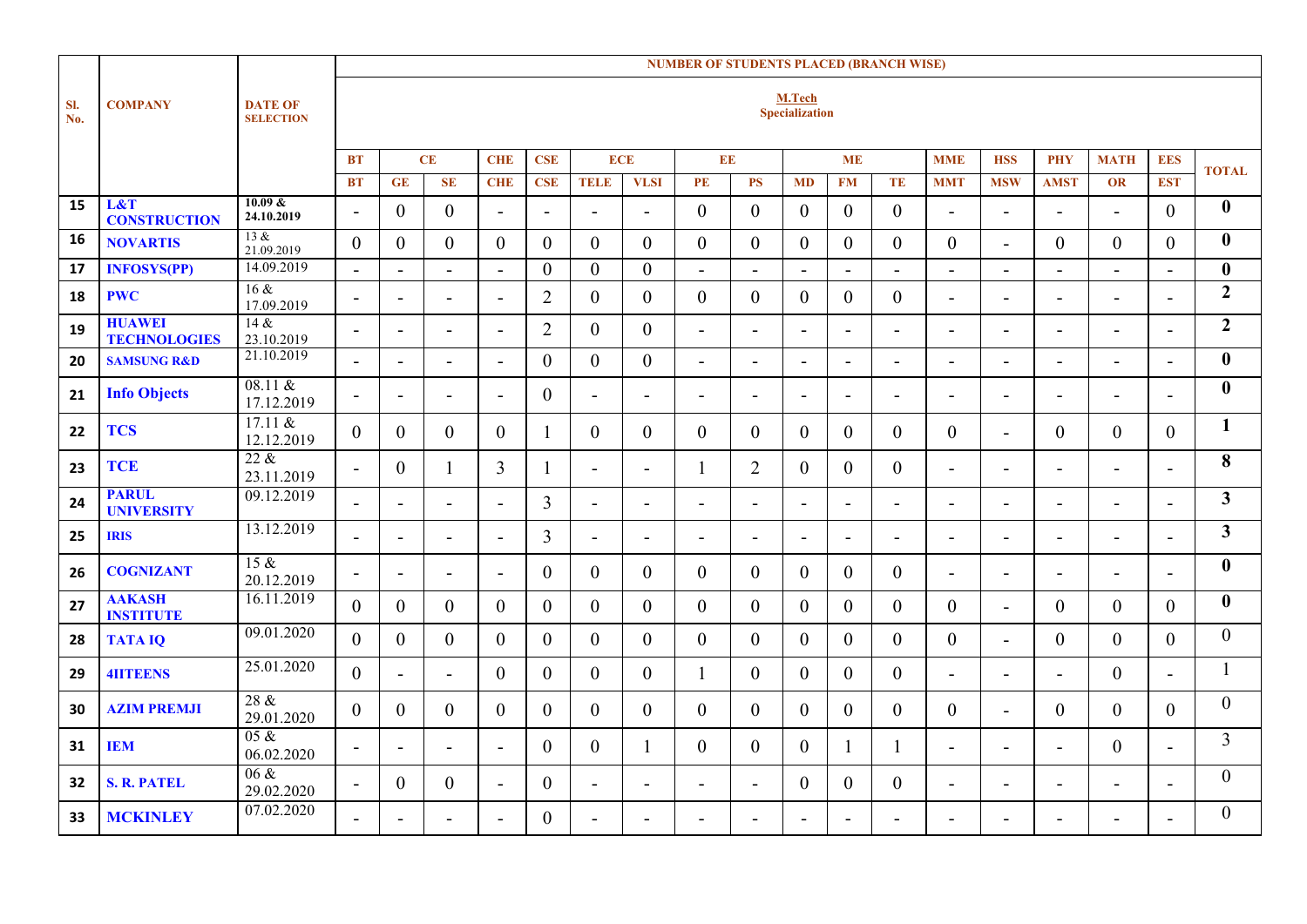|                                                                    |                                    |                       | <b>NUMBER OF STUDENTS PLACED (BRANCH WISE)</b> |                  |                          |                          |                          |                          |                          |                |                |                          |                         |                          |                  |              |                  |              |                |                  |
|--------------------------------------------------------------------|------------------------------------|-----------------------|------------------------------------------------|------------------|--------------------------|--------------------------|--------------------------|--------------------------|--------------------------|----------------|----------------|--------------------------|-------------------------|--------------------------|------------------|--------------|------------------|--------------|----------------|------------------|
| SI.<br><b>COMPANY</b><br><b>DATE OF</b><br>No.<br><b>SELECTION</b> |                                    |                       |                                                |                  |                          |                          |                          | M.Tech<br>Specialization |                          |                |                |                          |                         |                          |                  |              |                  |              |                |                  |
|                                                                    |                                    |                       | <b>BT</b>                                      |                  | CE                       | <b>CHE</b>               | <b>CSE</b>               | <b>ECE</b>               |                          | EE             |                |                          | <b>ME</b>               |                          | <b>MME</b>       | <b>HSS</b>   | <b>PHY</b>       | <b>MATH</b>  | <b>EES</b>     | <b>TOTAL</b>     |
|                                                                    |                                    |                       | <b>BT</b>                                      | GE               | <b>SE</b>                | <b>CHE</b>               | <b>CSE</b>               | <b>TELE</b>              | <b>VLSI</b>              | PE             | <b>PS</b>      | <b>MD</b>                | <b>FM</b>               | <b>TE</b>                | <b>MMT</b>       | <b>MSW</b>   | <b>AMST</b>      | OR           | <b>EST</b>     |                  |
| 34                                                                 | <b>AIZANT</b>                      | $15 \&$<br>20.02.2020 | $\blacksquare$                                 | -                | $\overline{\phantom{a}}$ | $\theta$                 | $\overline{0}$           | $\overline{0}$           | $\overline{0}$           | ۰              |                | $\overline{\phantom{0}}$ |                         | $\overline{\phantom{a}}$ | -                |              |                  |              | -              | $\boldsymbol{0}$ |
| 35                                                                 | <b>TEACH FOR</b><br><b>INDIA</b>   | 25.02.2020            | $\overline{0}$                                 | $\overline{0}$   | $\mathbf{0}$             | $\overline{0}$           | $\overline{0}$           | $\overline{0}$           | $\theta$                 | 0              | $\mathbf{0}$   | $\theta$                 | $\theta$                | $\overline{0}$           | $\theta$         |              | $\boldsymbol{0}$ | $\mathbf{0}$ | $\theta$       | $\boldsymbol{0}$ |
| 36                                                                 | <b>CLOUDERA</b>                    | 27.02.2020            | $\blacksquare$                                 | -                | $\overline{\phantom{0}}$ | $\overline{\phantom{0}}$ | $\overline{0}$           |                          | $\overline{\phantom{0}}$ | -              | ۰              | -                        |                         | $\overline{\phantom{a}}$ | -                | -            |                  | -            | -              | $\bf{0}$         |
| 37                                                                 | <b>RODIC</b><br><b>CONSULTANTS</b> | 28.02.2020            | $\blacksquare$                                 | $\overline{0}$   | $\boldsymbol{0}$         | -                        | $\overline{\phantom{a}}$ |                          | $\overline{\phantom{0}}$ | -              |                | -                        |                         | $\overline{\phantom{0}}$ | -                |              |                  |              | $\overline{0}$ | $\boldsymbol{0}$ |
|                                                                    | <b>Strength</b>                    |                       | 9                                              | 12               | 16                       | $\mathbf Q$              | 47                       | 10                       | 16                       | 11             | 16             | 11                       | 16                      | 15                       | 11               | 8            | 13               | 11           | 14             | 245              |
|                                                                    | <b>Total Placed</b>                |                       | $\boldsymbol{0}$                               | $\boldsymbol{0}$ | и                        | 3                        | 24                       | $\overline{2}$           | $\overline{2}$           | $\overline{2}$ | $\overline{2}$ | 1                        | $\overline{2}$          |                          | $\boldsymbol{0}$ | $\mathbf{0}$ | $\boldsymbol{0}$ | $\bf{0}$     | $\mathbf{0}$   | 40               |
|                                                                    | <b>Total Job Offered</b>           |                       | $\boldsymbol{0}$                               | $\bf{0}$         |                          | 3                        | 28                       | $\overline{\mathbf{2}}$  | $\boldsymbol{3}$         | <sub>1</sub>   | C              |                          | $\overline{\mathbf{3}}$ |                          | $\bf{0}$         |              | $\bf{0}$         | $\bf{0}$     |                | 46               |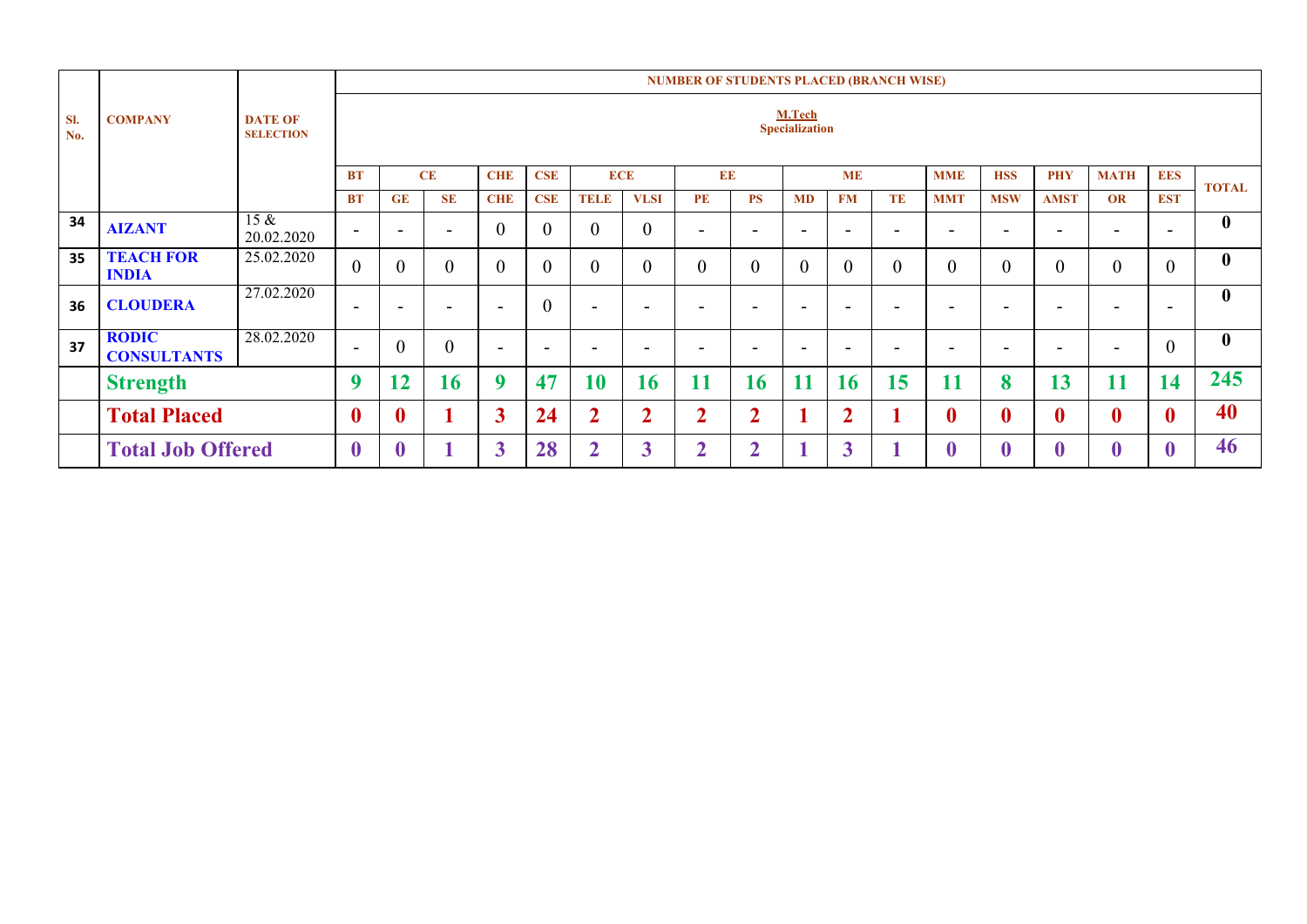## **NATIONAL INSTITUTE OF TECHNOLOGY, DURGAPUR PLACEMENT RECORDS (Up to 31.07.2020)**

**MCA: 2019-20**

**[0- Considered but not selected]**

| Sl. No.                 | <b>COMPANY</b>            | <b>DATE OF SELECTION</b> | <b>NUMBER OF STUDENTS PLACED</b> |  |  |  |  |
|-------------------------|---------------------------|--------------------------|----------------------------------|--|--|--|--|
| $\mathbf{1}$            | <b>CODENATION</b>         | 15.07.2019               | $\boldsymbol{0}$                 |  |  |  |  |
| $\mathbf{2}$            | <b>MAQ SOFTWARE</b>       | 23 & 29.07.2019          | $\bf{0}$                         |  |  |  |  |
| $\mathbf{3}$            | <b>AMAZON</b>             | 24.07 & 03.08.2019       | $\boldsymbol{0}$                 |  |  |  |  |
| $\overline{\mathbf{4}}$ | <b>UBER</b>               | 02 & 07.08.2019          | $\bf{0}$                         |  |  |  |  |
| 5                       | <b>ANALYTICS QUOTIENT</b> | 28.08.2019               | 1                                |  |  |  |  |
| 6                       | <b>FACTSET</b>            | 29 & 30.08.2019          | 1                                |  |  |  |  |
| 7                       | <b>VIRTUSA</b>            | 11.09.2019               | $\overline{\mathbf{3}}$          |  |  |  |  |
| 8                       | <b>OFSS</b>               | 17 & 21.08.2019          | $\boldsymbol{2}$                 |  |  |  |  |
| 9                       | <b>AMDOCS</b>             | 20 & 26.08.2019          | 4                                |  |  |  |  |
| 10                      | <b>NOKIA</b>              | 26 & 31.08.2019          | $\overline{2}$                   |  |  |  |  |
| 11                      | <b>HERO MOTOCORP</b>      | 31.08 & 04.09.2019       | $\boldsymbol{0}$                 |  |  |  |  |
| 12                      | <b>NRI FINTECH</b>        | 09 & 17.09.2019          | $\boldsymbol{0}$                 |  |  |  |  |
| 13                      | <b>ABZOOBA</b>            | 25.10.2019               | 1                                |  |  |  |  |
| 14                      | <b>INFO OBJECTS</b>       | 08.11 & 17.12.2019       | $\boldsymbol{0}$                 |  |  |  |  |
| 15                      | <b>IRIS</b>               | 13.12.2019               | $\boldsymbol{0}$                 |  |  |  |  |
| 16                      | <b>IEM</b>                | 05 & 06.02.2020          | $\boldsymbol{0}$                 |  |  |  |  |
| 17                      | <b>CLOUDERA</b>           | 27.02.2020               | $\bf{0}$                         |  |  |  |  |
|                         | <b>Eligible Students</b>  |                          | 23                               |  |  |  |  |
|                         | <b>Total Placed</b>       |                          | 14                               |  |  |  |  |
|                         | <b>Total Job Offered</b>  |                          | 14                               |  |  |  |  |